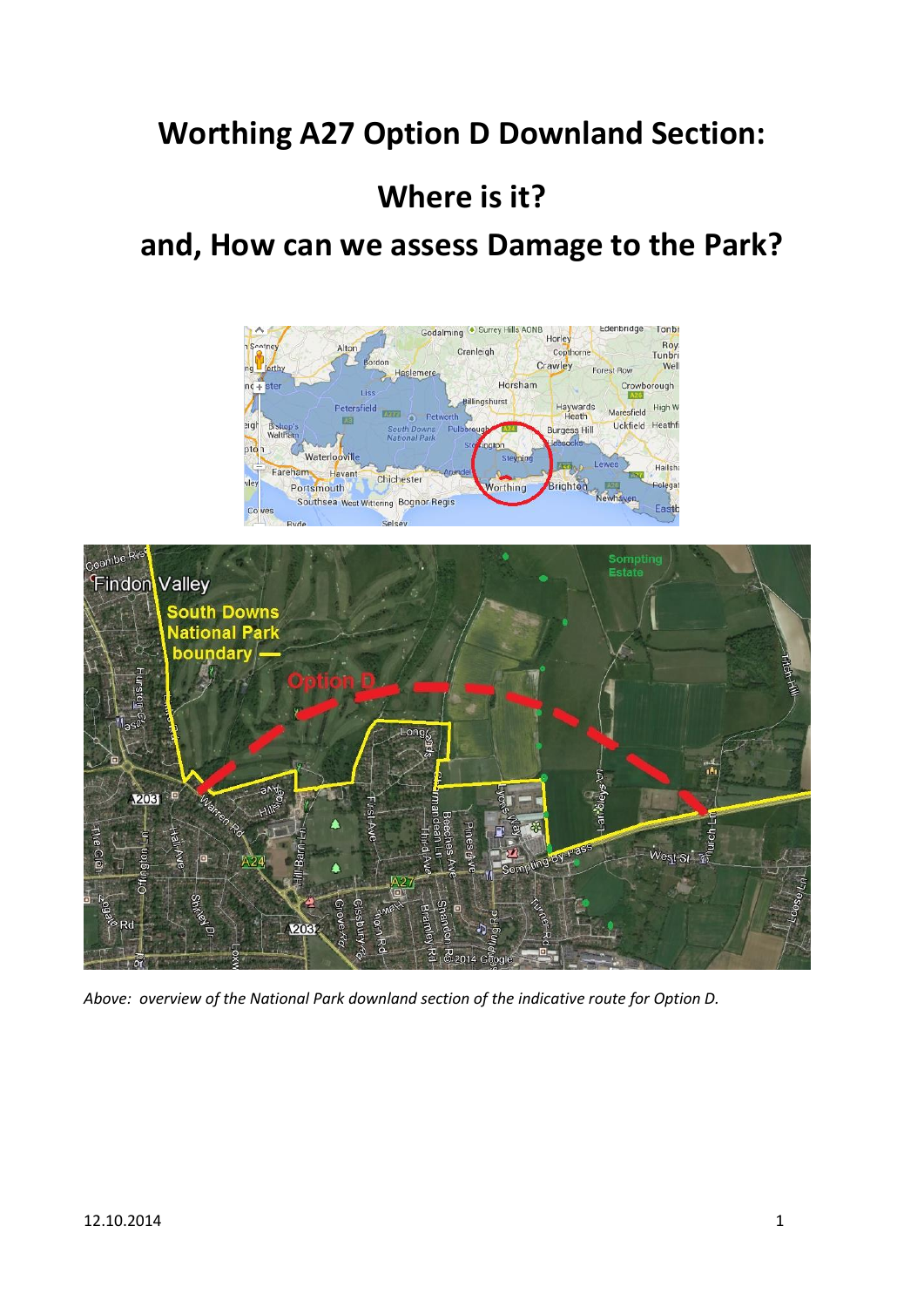### **Introduction**

On 27<sup>th</sup> August 2014 the government's consultants presented, to their Stakeholder Reference Group, information about Options for A27 improvements which they are studying on behalf of the Department of Transport. No official plan showing these indicative/illustrative routes is available yet but the plan below is based on notes taken at the meeting. (Legend copied from meeting minutes.)

*References to 'Option D' in this paper refer only to the dotted blue section on the map below.*



**What are the relevant planning policies in the National Park?**

#### *South Downs National Park Partnership Management Plan 2014-2019 p10:*

All public bodies … when undertaking any activity which may have an impact on the designated area, have a duty to have regard to these purposes. Public bodies and utilities have a duty to take into consideration that we are a protected landscape under Section 62 of the Environment Act.

- Purpose 1: To conserve and enhance the natural beauty, wildlife and cultural heritage of the area
- Purpose 2: To promote opportunities for the understanding and enjoyment of the special qualities of the National Park by the public.
- Our National Park Duty: To seek to foster the social and economic wellbeing of the local communities within the National Park in pursuit of our purposes.

The special qualities listed in the Partnership Management Plan and detailed in the State of the South Downs National Park 2012 Report are:

- 1. Diverse, inspirational landscapes and breathtaking views (SQ1)
- 2. Tranquil and unspoilt places (SQ2)
- 3. A rich variety of wildlife and habitats including rare and internationally important species (SQ3)
- 4. An environment shaped by centuries of farming and embracing new enterprise (SQ4)
- 5. Great opportunities for recreational activities and learning experiences (SQ5)
- 6. Well-conserved historical features and a rich cultural heritage (SQ6)
- 7. Distinctive towns and villages, and communities with real pride in their area (SQ7)

The relevant Purposes, Special Qualities, or Duty applicable to each of the National Park impacts of Option D evidenced in this paper, are summarized below, using the abbreviations underlined above.